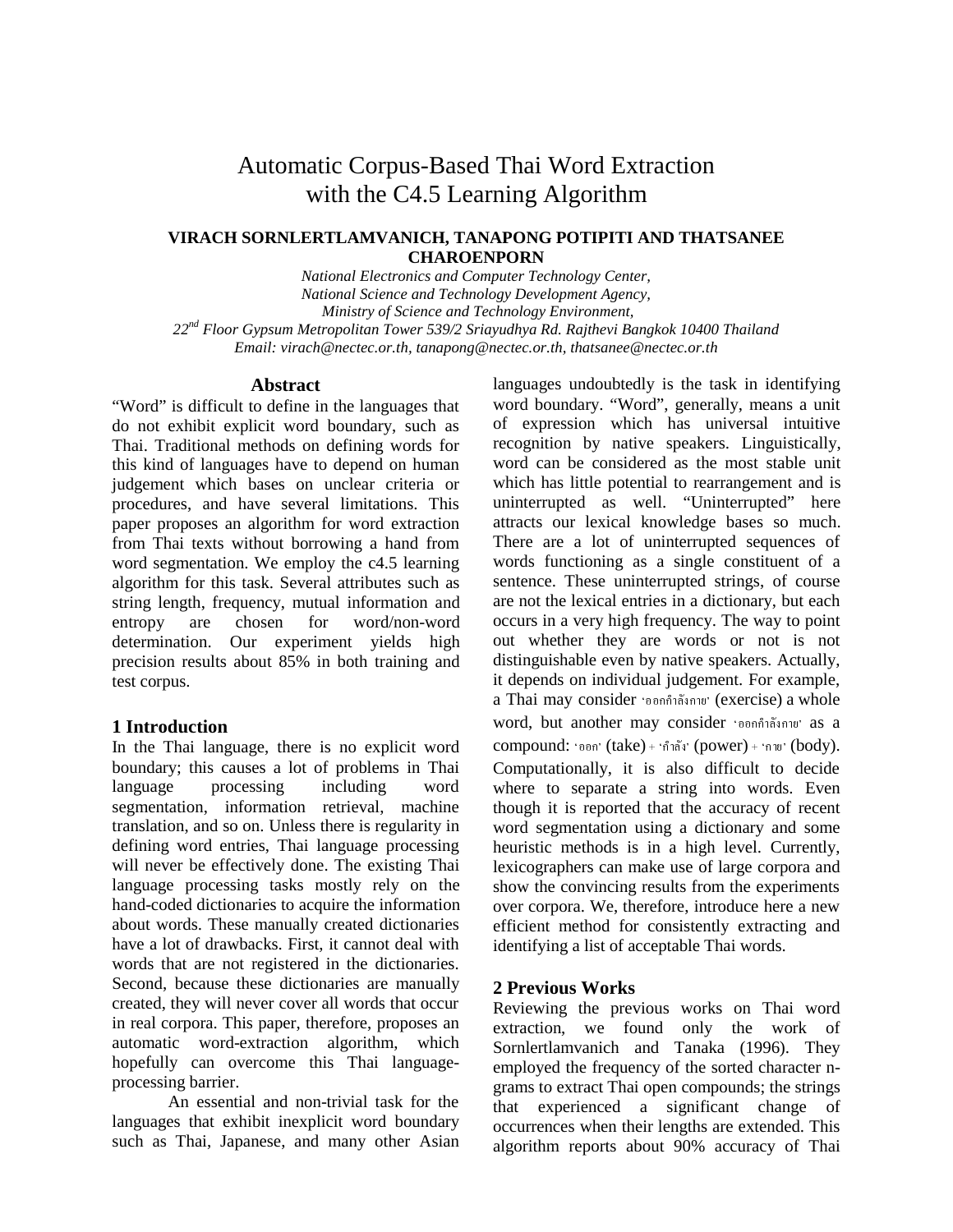open compound extraction. However, the algorithm emphasizes on open compound extraction and has to limit the range of n-gram to 4-20 grams for the computational reason. This causes limitation in the size of corpora and efficiency in the extraction.

The other works can be found in the research on the Japanese language. Nagao et al. (1994) has provided an effective method to construct a sorted file that facilitates the calculation of n-gram data. But their algorithm did not yield satisfactory accuracy; there were many invalid substrings extracted. The following work (Ikehara et al., 1995) improved the sorted file to avoid repeating in counting strings. The extraction result was better, but the determination of the longest strings is always made consecutively from left to right. If an erroneous string is extracted, its errors will propagate through the rest of the input strings.

## **3 Our Approach 3.1 The C4.5 Learning Algorithm**

Decision tree induction algorithms have been successfully applied for NLP problems such as sentence boundary disambiguation (Palmer et al. 1997), parsing (Magerman 1995) and word segmentation (Meknavin et al. 1997). We employ the c4.5 (Quinlan 1993) decision tree induction program as the learning algorithm for word extraction.

The induction algorithm proceeds by evaluating content of a series of attributes and iteratively building a tree from the attribute values with the leaves of the decision tree being the value of the goal attribute. At each step of learning procedure, the evolving tree is branched on the attribute that partitions the data items with the highest information gain. Branches will be added until all items in the training set are classified. To reduce the effect of overfitting, c4.5 prunes the entire decision tree constructed. It recursively examines each subtree to determine whether replacing it with a leaf or branch would reduce expected error rate. This pruning makes the decision tree better in dealing with the data different from the training data.

## **3.2 Attributes**

We treat the word extraction problem as the problem of word/non-word string disambiguation. The next step is to identify the attributes that are able to disambiguate word strings from non-word strings. The attributes used for the learning algorithm are as follows.

## 3.2.1 *Left Mutual Information and Right Mutual Information*

Mutual information (Church et al. 1991) of random variable *a* and *b* is the ratio of probability that *a* and *b* co-occur, to the independent probability that *a* and *b* co-occur. High mutual information indicates that *a* and *b* co-occur more than expected by chance. Our algorithm employs left and right mutual information as attributes in word extraction procedure. The left mutual information (*Lm*), and right mutual information (*Rm*) of string *xyz* are defined as:

$$
Lm(xyz) = \frac{p(xyz)}{p(x)p(yz)}
$$

$$
Rm(xyz) = \frac{p(xyz)}{p(xy)p(z)}
$$

where

*x* is the leftmost character of *xyz y* is the middle substring of *xyz z* is the rightmost character of *xyz p*( ) is the probability function.

If *xy*<sub>*z*</sub> is a word, both *Lm*(*xyz*) and *Rm*(*xyz*) should be high. On the contrary, if *xyz* is a non-word string but consists of words and characters, either of its left or right mutual information or both must be low. For example, 'nulsing' ( 'n'(a Thai alphabet) the vord means appear in Thai.) ) must have low left mutual information.

## 3.2.2 *Left Entropy and Right Entropy*

Entropy (Shannon 1948) is the information measuring disorder of variables. The left and right entropy is exploited as another two attributes in our word extraction. Left entropy (*Le*), and right entropy (*Re*) of string *y* are defined as: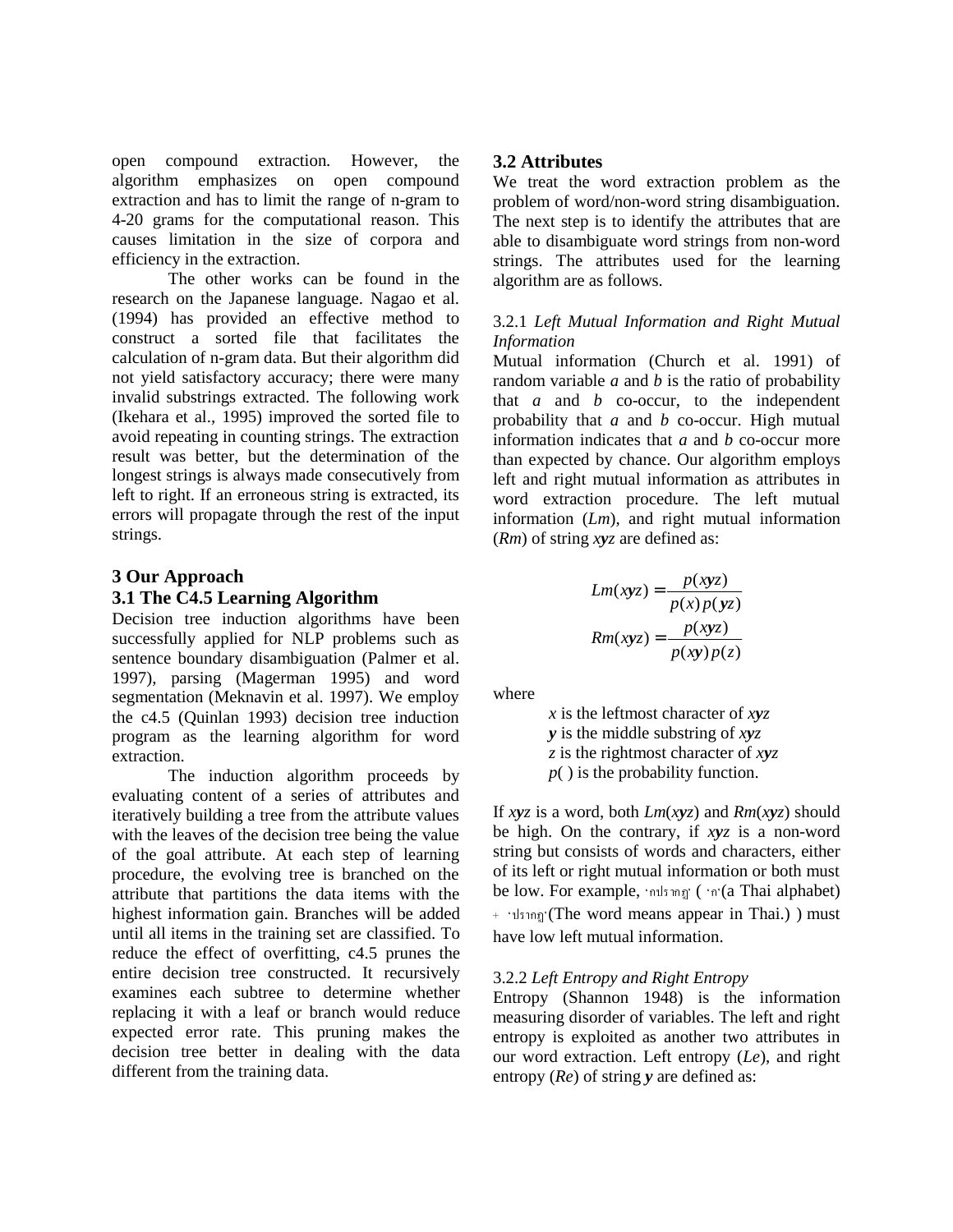$$
Le(\mathbf{y}) = -\sum_{\forall x \in A} p(xy \mid \mathbf{y}) \cdot \log_2 p(xy \mid \mathbf{y})
$$

$$
Re(\mathbf{y}) = -\sum_{\forall z \in A} p(\mathbf{y}z \mid \mathbf{y}) \cdot \log_2 p(\mathbf{y}z \mid \mathbf{y})
$$

where

*y* is the considered string, *A* is the set of all alphabets *x*, z is any alphabets in *A*.

If *y* is a word, the alphabets that come before and after *y* should have varieties or high entropy. If *y* is not a complete word, either of its left or right entropy, or both must be low. For example, '11510' is not a word but a substring of word  $\Delta$ <sub>uing</sub> (appear) Thus the choices of the right adjacent alphabets to 'ulsin' must be few and the right entropy of them, when the right adjacent alphabet is  $\eta$ , must be low.

#### *3.2.3 Frequency*

It is obvious that the iterative occurrences of words must be higher than those of non-word strings. String frequency is also useful information for our task. Because the string frequency depends on the size of corpus, we normalize the count of occurrences by dividing by the size of corpus and multiplying by the average value of Thai word length:

$$
F(s) = \frac{N(s)}{Sc} Avl
$$

where

*s* is the considered string  $N(s)$  is the number of the occurrences of *s* in corpus *Sc* is the size of corpus *Avl* is the average Thai word length.

We employed the frequency value as another attribute for the c4.5 learning algorithm.

#### *3.2.4 Length*

Short strings are more likely to happen by chance than long strings. Then, short and long strings should be treated differently in the disambiguation process. Therefore, string length is also used as an attribute for this task.

## *3.2.5 Functional Words*

Functional words such as  $v\in W$  (will) and  $\phi$ <sup>n</sup> (then) are frequently used in Thai texts. These functional words are used often enough to mislead the occurrences of string patterns. To filter out these noisy patterns from word extraction process, discrete attribute *Func*(*s*):

$$
Func(s) = 1 \text{ if string } s \text{ contains } \text{functional words,} \\ = 0 \text{ if otherwise,}
$$

is applied.

## *3.2.6 First Two and Last Two Characters*

A very useful process for our disambiguation is to check whether the considered string complies with Thai spelling rules or not. We employ the words in the Thai Royal Institute dictionary as spelling examples for the first and last two characters. Then we define attributes  $Fc(s)$  and  $Lc(s)$  for this task as follows.

$$
Fc(s) = \frac{N(s_1s_2^*)}{ND}
$$

$$
Lc(s) = \frac{N(^*s_{n-1}s_n)}{ND}
$$

where *s* is the considered string and  $s = S_1 S_2 ... S_{n-1} S_n$ 

> $N(s_1 s_2^*)$  is the number of words in the dictionary that begin with  $s_1 s_2$

 $N(*s_{n-1} s_n)$  is the number of words in the dictionary that end with  $S_{n-1}S_n$  *ND* is the number of words in the dictionary.

#### **3.3 Applying C4.5 to Thai Word Extraction**

The process of applying c4.5 to our word extraction problem is shown in Figure 1. Firstly, we construct a training set for the c4.5 learning algorithm. We apply Yamamoto et al.(1998)'s algorithm to extract all strings from a plain and unlabelled 1-MB corpus which consists of 75 articles from various fields. For practical and reasonable purpose, we select only the 2-to-30 character strings that occur more than 2 times,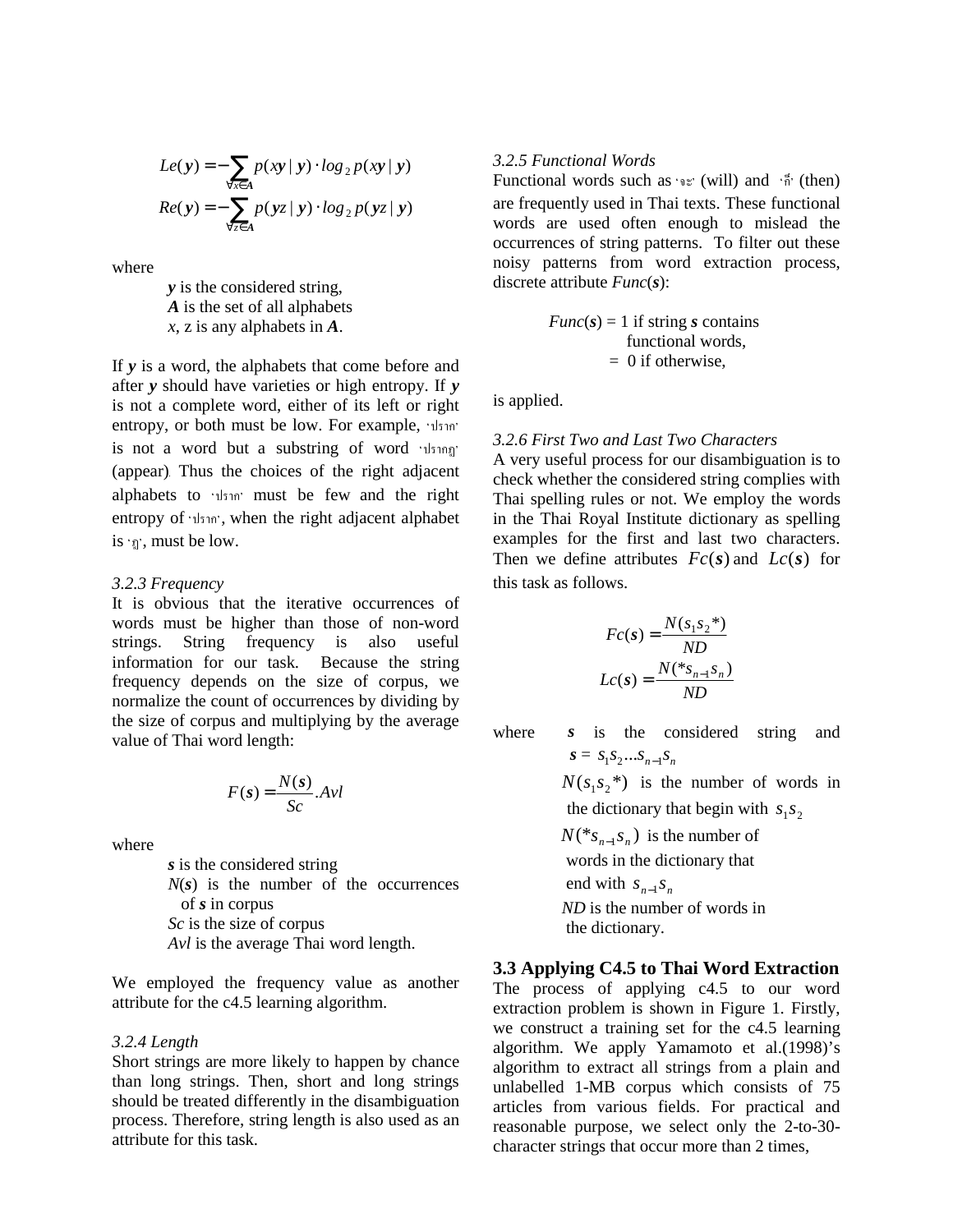



Figure 2: Example of the Decision tree

have positive right and left entropy, and conform to simple Thai spelling rules. To this step, we get about 30,000 strings. These strings are manually tagged as words or non-word strings. The strings' statistics explained above are calculated for each string. Then the strings' attributes and tags are used as the training example for the learning algorithm. The decision tree is then constructed from the training data.

In order to test the decision tree, another plain 1-MB corpus (the test corpus), which consists of 72 articles from various fields, is employed. All strings in the test corpus are extracted and filtered out by the same process as used in the training set. After the filtering process, we get about 30,000 strings to be tested. These 30,000 strings are manually tagged in order that the precision and recall of the decision tree can be evaluated. The experimental results will be discussed in the next section.

## **4 Experimental Results 4.1 The Results**

To measure the accuracy of the algorithm, we consider two statistical values: precision and recall. The precision of our algorithm is 87.3% for the training set and 84.1% for the test set. The recall of extraction is 56% in both training and test sets. We compare the recall of our word extraction with the recall from using the Thai Royal Institute dictionary (RID). The recall from our approach and from using RID are comparable and our approach should outperform the existing dictionary for larger corpora. Both precision and recall from training and test sets are quite close. This indicates that the created decision tree is robust for unseen data. Table 3 also shows that more than 30% of the extracted words are not found in RID. These would be the new entries for the dictionary.

Table 1: The precision of word extraction

| I avie 1. The precision of word extraction |                  |            |              |  |  |
|--------------------------------------------|------------------|------------|--------------|--|--|
|                                            | No. of strings   | No. of     | No. of non-  |  |  |
|                                            | extracted by the | words      | word strings |  |  |
|                                            | decision tree    | extracted  | extracted    |  |  |
| Training                                   | 1882             | 1643       | 239          |  |  |
| Set                                        | $(100\%)$        | (87.3%)    | (12.7%)      |  |  |
| <b>Test Set</b>                            | 1815             | 1526       | 289          |  |  |
|                                            | $(100\%)$        | $(84.1\%)$ | $(15.9\%)$   |  |  |

Table 2: The recall of word extraction

|                 | No. of words   | No. of words | No. of words   |
|-----------------|----------------|--------------|----------------|
|                 | that in 30,000 | extracted by | in corpus that |
|                 | strings        | the decision | are found      |
|                 | extracted      | tree         | RID.           |
| Training        | 2933           | 1643         | 1833           |
| Set             | $(100\%)$      | $(56.0\%)$   | (62.5%)        |
| <b>Test Set</b> | 2720           | 1526         | 1580           |
|                 | $(100\%)$      | $(56.1\%)$   | $(58.1\%)$     |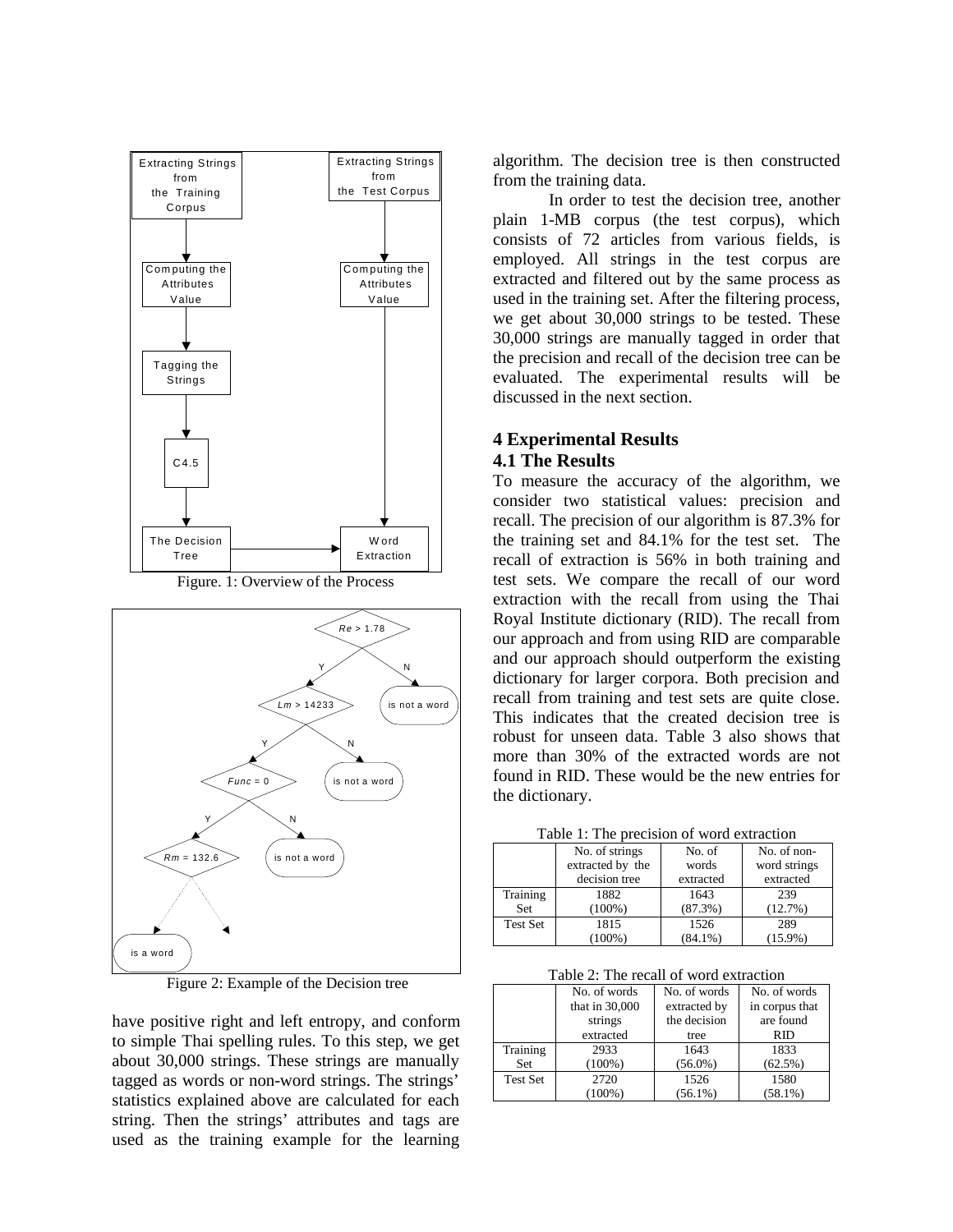|                 | No. of words | No. of words  | No. of words  |
|-----------------|--------------|---------------|---------------|
|                 | extracted by | extracted by  | extracted by  |
|                 | the decision | the decision  | the decision  |
|                 | tree         | tree which is | tree which is |
|                 |              | in RID        | not in RID    |
| Training        | 1643         | 1082          | 561           |
| Set             | $(100.0\%)$  | $(65.9\%)$    | $(34.1\%)$    |
| <b>Test Set</b> | 1526         | 1046          | 480           |
|                 | $(100.1\%)$  | (68.5%)       | (31.5%)       |

Table 3: Words extracted by the decision tree and RID

## **4.2 The Relationship of Accuracy, Occurrence and Length**

In this section, we consider the relationship of the extraction accuracy to the string lengths and occurrences. Figure 2 and 3 depict that both precision and recall have tendency to increase as string occurrences are getting higher. This implies that the accuracy should be higher for larger corpora. Similarly, in Figure 4 and 5, the accuracy tends to be higher in longer strings. The new created words or loan words have tendency to be long. Our extraction, then, give a high accuracy and very useful for extracting these new created words.



Figure 3: Precision-Occurrence Relationship



Figure 4: Recall-Occurrence Relationship



Figure 5: Precision-Length Relationship



Figure 6: Precision-Length Relationship

## **5 Conclusion**

In this paper, we have applied the c4.5 learning algorithm for the task of Thai word extraction. C4.5 can construct a good decision tree for word/non-word disambiguation. The learned attributes, which are mutual information, entropy, word frequency, word length, functional words, first two and last two characters, can capture useful information for word extraction. Our approach yields about 85% and 56% in precision and recall measures respectively, which is comparable to employing an existing dictionary. The accuracy should be higher in larger corpora. Our future work is to apply this algorithm with larger corpora to build a corpus-based Thai dictionary. And hopefully, our approach should be successful for other non-word-boundary languages.

#### **Acknowledgement**

Special thanks to Assistant Professor Mikio Yamamoto for providing the useful program to extract all substrings from the corpora in linear time.